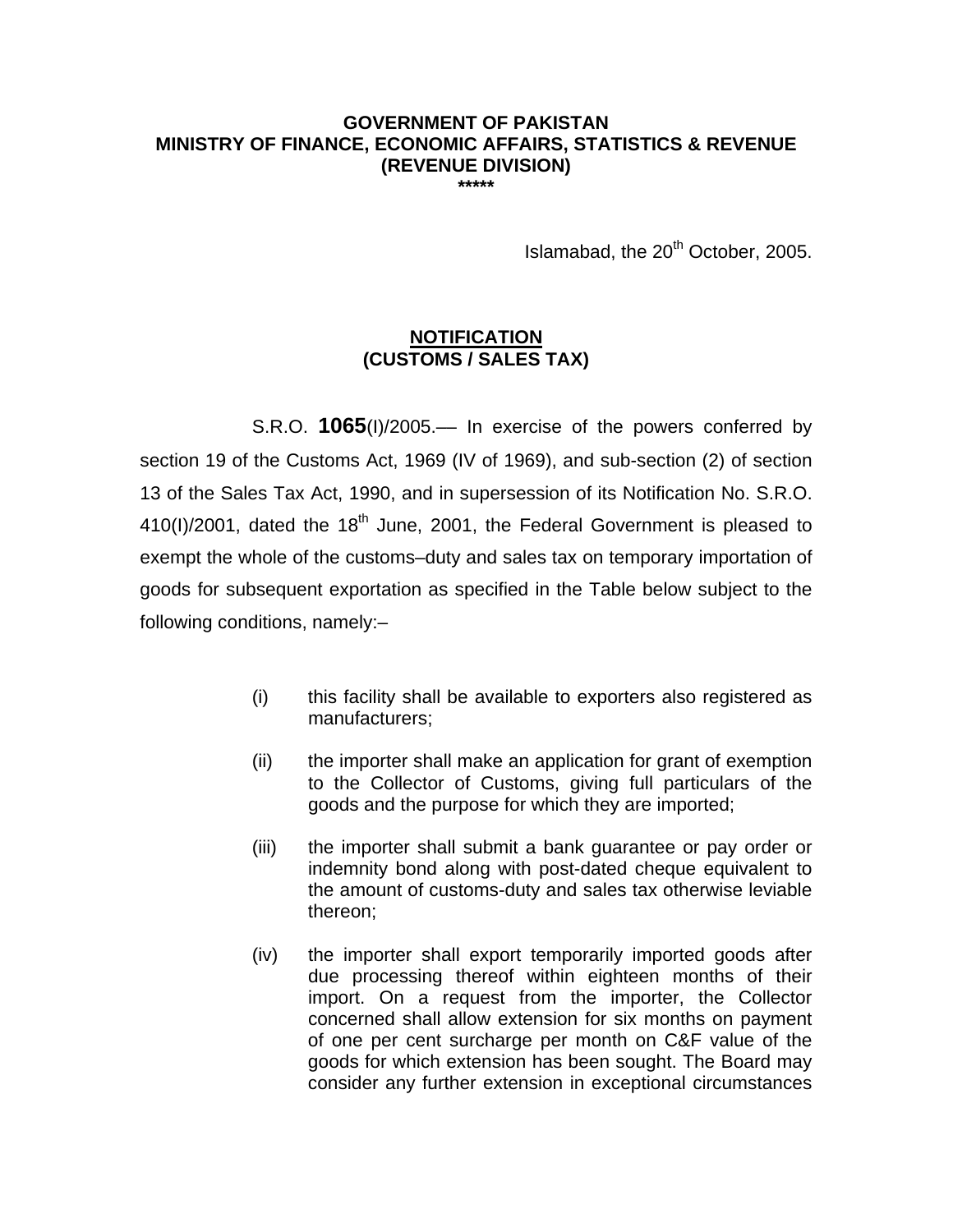on such terms and conditions as may be deemed appropriate in the matter;

- (v) only such goods, except the goods specified at serial No.2 of the Table, as are capable of identification at the time of their re-exportation, shall be exempt from the aforesaid customs duty and sales tax;
- (vi) packing material, as mentioned in the Table at serial No.10, may be imported empty and may be exported filled;
- (vii) at the time of importation of goods, the importer shall make a written declaration on the goods declaration to the effect that the goods are imported for the purposes of this notification;
- (viii) after ascertaining correctness of description, classification and importability status of goods at the time of import, the same shall be assessed to value in accordance with the values determined for identical goods cleared for local consumption for the sake of uniformity;
- (ix) at the time of export, the exporter shall make declaration that the goods were imported for the purposes of this notification, giving particulars of import documents (IGM No. & date, G.D. No. & date, Cash No. & date, etc.) and at least 20% value addition has been made as compared to value of goods at the time of import;
- (x) the export shall be allowed only if the Assistant Collector or the Deputy Collector, incharge of export station is satisfied that the goods temporarily imported have been duly consumed in the manufacture of goods being exported;
- (xi) immediately after the re-exportation of goods, the applicant shall produce evidence to the Collector of Customs concerned that the goods have been re-exported within the stipulated period. On production of such evidence/declaration, bank guarantee, pay order or the indemnity bond along with post-dated cheque submitted at the time of import shall be released;
- (xii) transfer of ownership of temporarily imported goods may be allowed by the Collector of Customs, or the Additional Collector of Customs concerned, at his discretion, subject to the transfer of title of bank guarantee or pay order or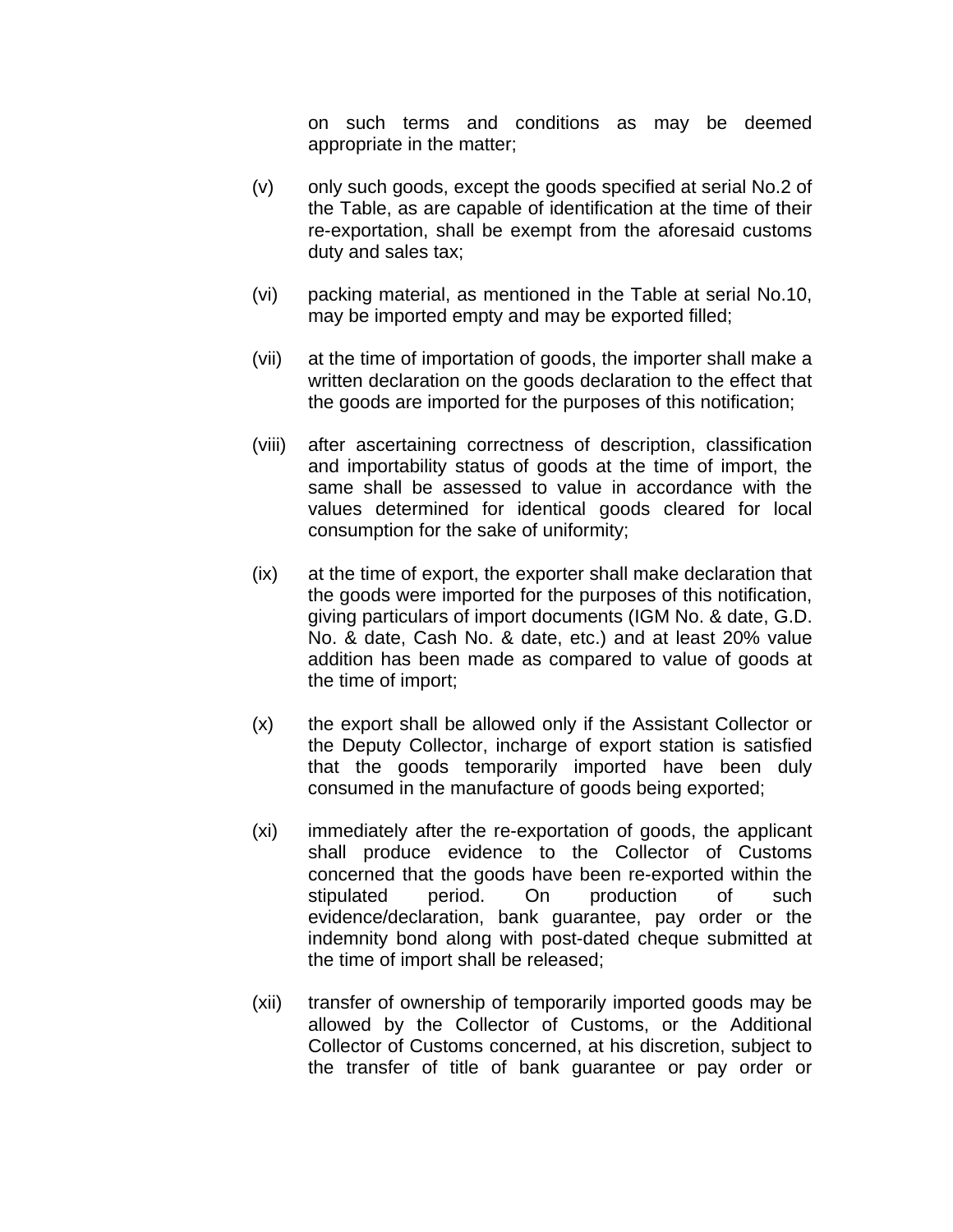indemnity bond along with post-dated cheque submitted at the time of import:

 Provided that the transfer of ownership shall be allowed only in cases in which the imported goods have undergone the manufacturing process to reach an intermediary product stage;

- (xiii) in cases where temporarily imported goods are used in addition to other imported raw materials on the import of which duties and taxes have been paid and repayment is admissible on export of ultimately manufactured products, the f.o.b. price for claiming such repayment shall be the value excluding value of the goods temporarily imported under this notification;
- (xiv) only such operations as are listed in the Table shall be carried out with the inputs and raw materials imported under this notification;
- (xv) exemption under this notification shall not be allowed in cases in which physical inspection of manufacturing becomes necessary for the purposes of such exemption;
- (xvi) all the existing licenses and those issued under Chapter XV of the Customs Rules, 2001 shall be deemed to have been issued with immediate effect till the validity of existing licenses already issued. All liabilities of the said licensees shall be deemed to be their liabilities under the said rules; and
- (xvii) the Collector of Customs, or the Additional Collector of Customs, may refuse entry of any goods without payment of customs-duty and sales tax if *prima facie* it appears to him that such entry is in violation of any of the conditions of this notification.

2. An application under condition (ii) shall be submitted on the following format, namely:–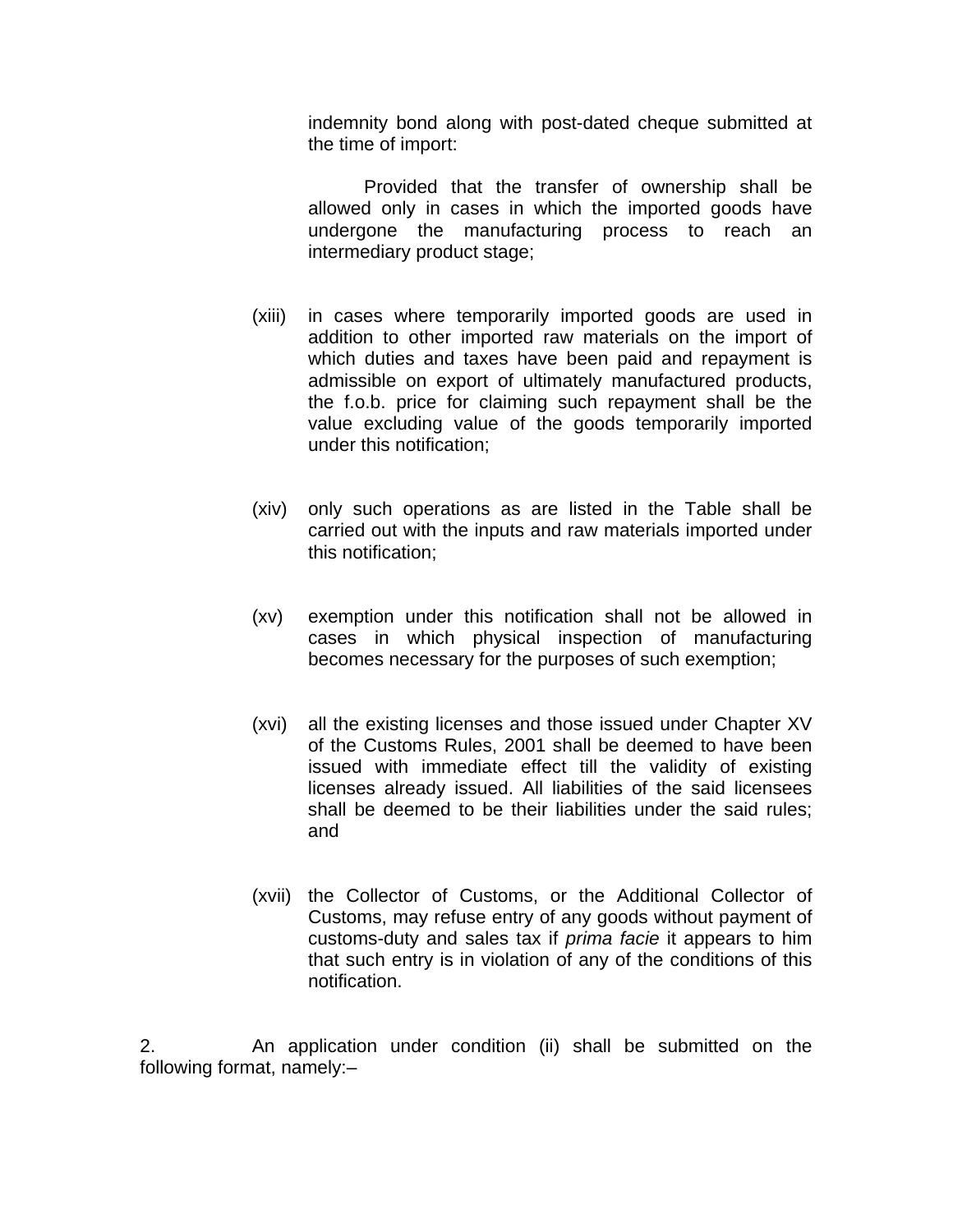## **FORM**

| 1. | Name of the unit with address                             |  |
|----|-----------------------------------------------------------|--|
| 2. | N.T.N. No.                                                |  |
| 3. | Sales Tax Registration No.                                |  |
| 4. | Station of import.                                        |  |
| 5. | Value of goods exported in the<br>previous financial year |  |
| 6. | Description of imported inputs                            |  |
| 7. | Description of goods to be exported                       |  |
| 8. | Input and output ratio of entries 6<br>and 7 above        |  |

Name and signature of the applicant

## **TABLE**

1. Materials, excluding fabrics and leather, for manufacturing of –

- (a) leather goods and leather garments and sports goods;
- (b) garments and textile made–ups including foundation garments; and
- (c) furniture, wood ware and fittings.
- 2. Textile designs, artwork, transparencies (bearing design for textiles) for reproduction of finished goods.
- 3. Plush fabrics, nylon, polyester fiber, eyes and nose for use in stuffed toys.
- 4. Unit soles with heels, soles and heels for manufacture of footwear.
- 5. Price labels or tags for affixing on finished goods.
- 6. Trimmings, buttons, belts, fur lining, lining, pads and inter lining material, Velcro tapes, hangers, special labels, special buttons, rivets, eyelets, buckles, special brand tags, special thread and other items such as decorative fittings, zippers, locker loops, etc., for use in ready made garments, foundation garments, textile made ups, footwear and other items mentioned in this table.